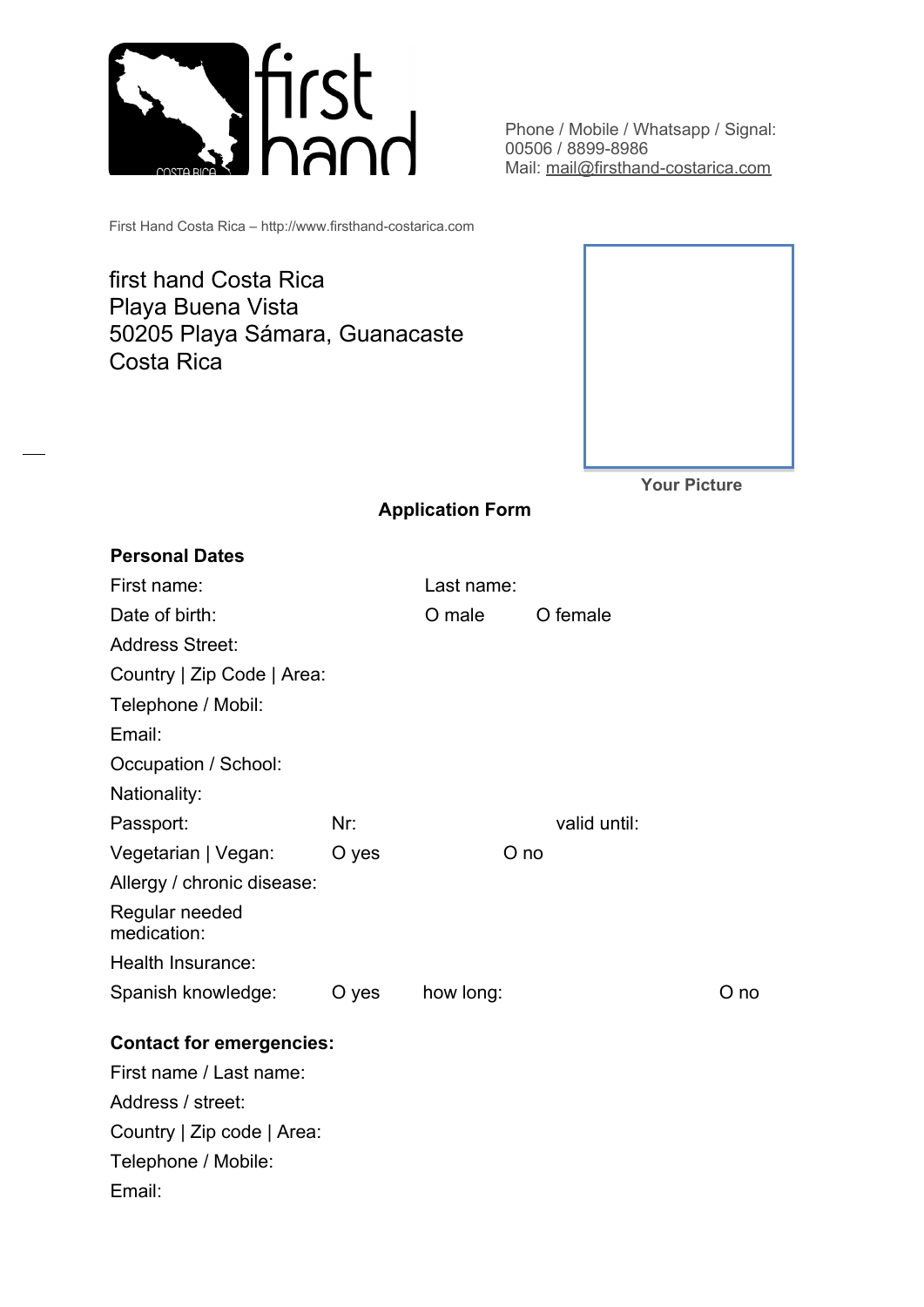## **I want to book:**

| Spanish classes:<br>O first hand<br>O Language School | O <sub>1</sub><br>O 2<br>O <sub>3</sub><br>$\bigcap$ 4 | week<br>weeks<br>weeks | The weeks for the Spanish<br>classes have to be counted<br>extra. Only together with the<br>school project the first hand |
|-------------------------------------------------------|--------------------------------------------------------|------------------------|---------------------------------------------------------------------------------------------------------------------------|
|                                                       |                                                        | weeks                  | course can be done parallel!                                                                                              |

| School-project          | weeks $/$ from-to: |
|-------------------------|--------------------|
| Rescue center           | weeks $/$ from-to: |
| Ara + Wildlife Reserve  | weeks / from-to:   |
| Rainforest              | weeks / from-to:   |
| Eco farm                | weeks / from-to:   |
| Sloths - Field studies  | weeks $/$ from-to: |
| Turtle projects         |                    |
| - Turtles / Buena Vista | weeks / from-to:   |
| - Turtles / Mata Palo   | weeks / from-to:   |
| - Turtles / Osa         | weeks / from-to:   |
| - Turtles / Caribe A    | weeks / from-to:   |
| - Turtles / Caribe B    | weeks $/$ from-to: |

Weeks in total: ..................

I want to start: ………………...

(All projects start every Monday / You should arrive at the airport San José (SJO) the weekend before)

**Advice: It is NOT possible to change projects once you are in Costa Rica. Also, it is NOT possible to get the money back if you leave the project because you don't like it. I read and accept the agreements and conditions for the voluntary service.**

...................... / .........................................................................................................

(Date, Signature volunteer – insert a jpeg)